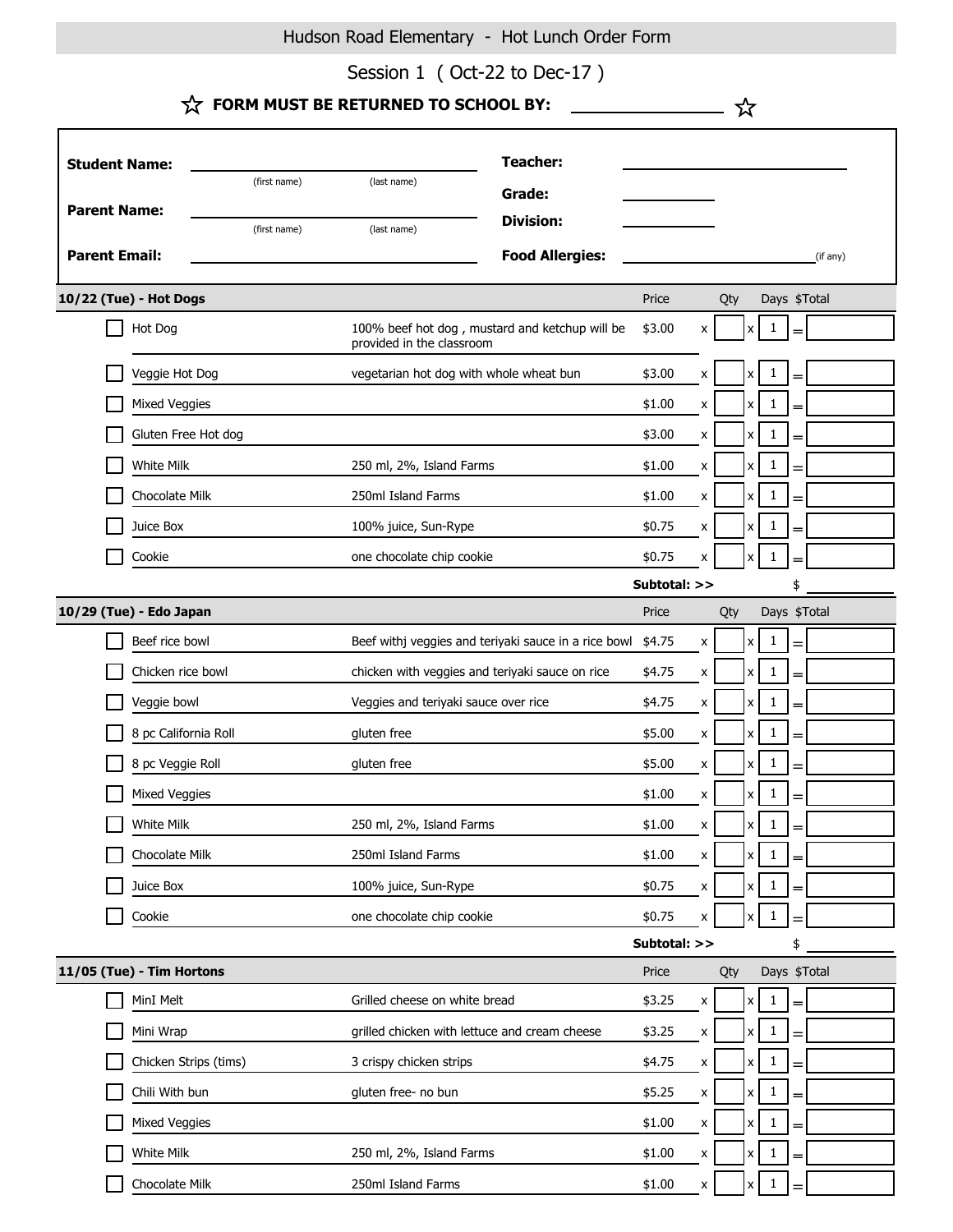| Hudson Road Elementary - Hot Lunch Order Form |                                      |                                                                             |              |                    |     |                           |              |     |  |
|-----------------------------------------------|--------------------------------------|-----------------------------------------------------------------------------|--------------|--------------------|-----|---------------------------|--------------|-----|--|
|                                               | Juice Box                            | 100% juice, Sun-Rype                                                        | \$0.75       | X                  |     | $\boldsymbol{\mathsf{x}}$ | 1            | $=$ |  |
|                                               | Cookie                               | one chocolate chip cookie                                                   | \$0.75       | X                  |     | $x \mid$                  | $\mathbf{1}$ | =   |  |
|                                               | Greek Yogurt Parfait                 | Vanilla greek yogurt with berry compote and<br>crunchy granola              | \$3.25       | x                  |     | X                         | 1            |     |  |
|                                               |                                      |                                                                             | Subtotal: >> |                    |     |                           |              | \$  |  |
|                                               | 11/12 (Tue) - Marmalade cat          |                                                                             | Price        |                    | Qty |                           | Days \$Total |     |  |
|                                               | <b>Mixed Veggies</b>                 |                                                                             | \$1.00       | X                  |     | $\boldsymbol{\mathsf{x}}$ | 1            |     |  |
|                                               | Mac n cheese                         |                                                                             | \$5.50       | X                  |     | $\mathsf{x}$              | 1            | $=$ |  |
|                                               | Chicken Quesadilla                   |                                                                             | \$6.00       | X                  |     | $\mathsf{x}$              | 1            | $=$ |  |
|                                               | Cheese Quesadilla                    |                                                                             | \$6.00       | x                  |     | $x \mid$                  | 1            | $=$ |  |
|                                               | White Milk                           | 250 ml, 2%, Island Farms                                                    | \$1.00       | X                  |     | $\boldsymbol{\mathsf{x}}$ | 1            | =   |  |
|                                               | Chocolate Milk                       | 250ml Island Farms                                                          | \$1.00       | $\pmb{\times}$     |     | x                         | 1            | =   |  |
|                                               | Juice Box                            | 100% juice, Sun-Rype                                                        | \$0.75       | X                  |     | x                         | $\mathbf{1}$ | $=$ |  |
|                                               | Cookie                               | one chocolate chip cookie                                                   | \$0.75       | x                  |     | x                         | 1            |     |  |
|                                               |                                      |                                                                             | Subtotal: >> |                    |     |                           |              | \$  |  |
|                                               | 11/19 (Tue) - Chopped Leaf           |                                                                             | Price        |                    | Qty |                           | Days \$Total |     |  |
|                                               | Mixed Veggies                        |                                                                             | \$1.00       | X                  |     | $\boldsymbol{\mathsf{x}}$ | $\mathbf{1}$ | =   |  |
|                                               | garden salad with chicken            | gluten free                                                                 | \$5.95       | X                  |     | x                         | 1            | =   |  |
|                                               | caeser with chicken                  | gluten free                                                                 | \$5.95       | X                  |     | $x \mid$                  | $\mathbf{1}$ | =   |  |
|                                               | Caeser wrap                          |                                                                             | \$5.95       | X                  |     | $x \mid$                  | $\mathbf{1}$ | $=$ |  |
|                                               | Chicken ranch wrap                   |                                                                             | \$5.95       | X                  |     | $\boldsymbol{\mathsf{x}}$ | $\mathbf{1}$ | $=$ |  |
|                                               | White Milk                           | 250 ml, 2%, Island Farms                                                    | \$1.00       | X                  |     | x                         | 1            |     |  |
|                                               | Chocolate Milk                       | 250ml Island Farms                                                          | \$1.00       | X                  |     | x <sub>1</sub>            | $\mathbf{1}$ |     |  |
|                                               | Juice Box                            | 100% juice, Sun-Rype                                                        | \$0.75       | x                  |     | $\mathsf{x}$              | 1            |     |  |
|                                               | Cookie                               | one chocolate chip cookie                                                   | \$0.75       | $\pmb{\mathsf{x}}$ |     | $\boldsymbol{\mathsf{x}}$ | $\mathbf{1}$ | $=$ |  |
|                                               | yogurt parfait                       |                                                                             | \$3.10       | x                  |     | x                         |              |     |  |
|                                               |                                      |                                                                             | Subtotal: >> |                    |     |                           |              | \$  |  |
|                                               | 11/26 (Tue) - Hot Dogs               |                                                                             | Price        |                    | Qty |                           | Days \$Total |     |  |
|                                               | Hot Dog                              | 100% beef hot dog, mustard and ketchup will be<br>provided in the classroom | \$3.00       | X                  |     | x                         | 1            |     |  |
|                                               | Veggie Hot Dog                       | vegetarian hot dog with whole wheat bun                                     | \$3.00       | X                  |     | $\mathsf{x}$              | 1            | =   |  |
|                                               | Mixed Veggies                        |                                                                             | \$1.00       | $\pmb{\mathsf{X}}$ |     | $\boldsymbol{\mathsf{X}}$ | $\mathbf{1}$ | =   |  |
|                                               | Gluten Free Hot dog                  |                                                                             | \$3.00       | x                  |     | $\mathsf{x}$              | 1            |     |  |
|                                               | White Milk                           | 250 ml, 2%, Island Farms                                                    | \$1.00       | $\pmb{\mathsf{x}}$ |     | x                         | 1            |     |  |
|                                               | Chocolate Milk                       | 250ml Island Farms                                                          | \$1.00       | $\pmb{\mathsf{x}}$ |     | $\boldsymbol{\mathsf{x}}$ | $\mathbf{1}$ | =   |  |
|                                               | Juice Box                            | 100% juice, Sun-Rype                                                        | \$0.75       | X                  |     | x                         | 1            | $=$ |  |
|                                               | Cookie                               | one chocolate chip cookie                                                   | \$0.75       | x                  |     | x                         | 1            |     |  |
| Subtotal: >>                                  |                                      |                                                                             |              |                    |     |                           |              | \$  |  |
|                                               | 12/03 (Tue) - Murray's Pizza (pasta) |                                                                             | Price        |                    | Qty |                           | Days \$Total |     |  |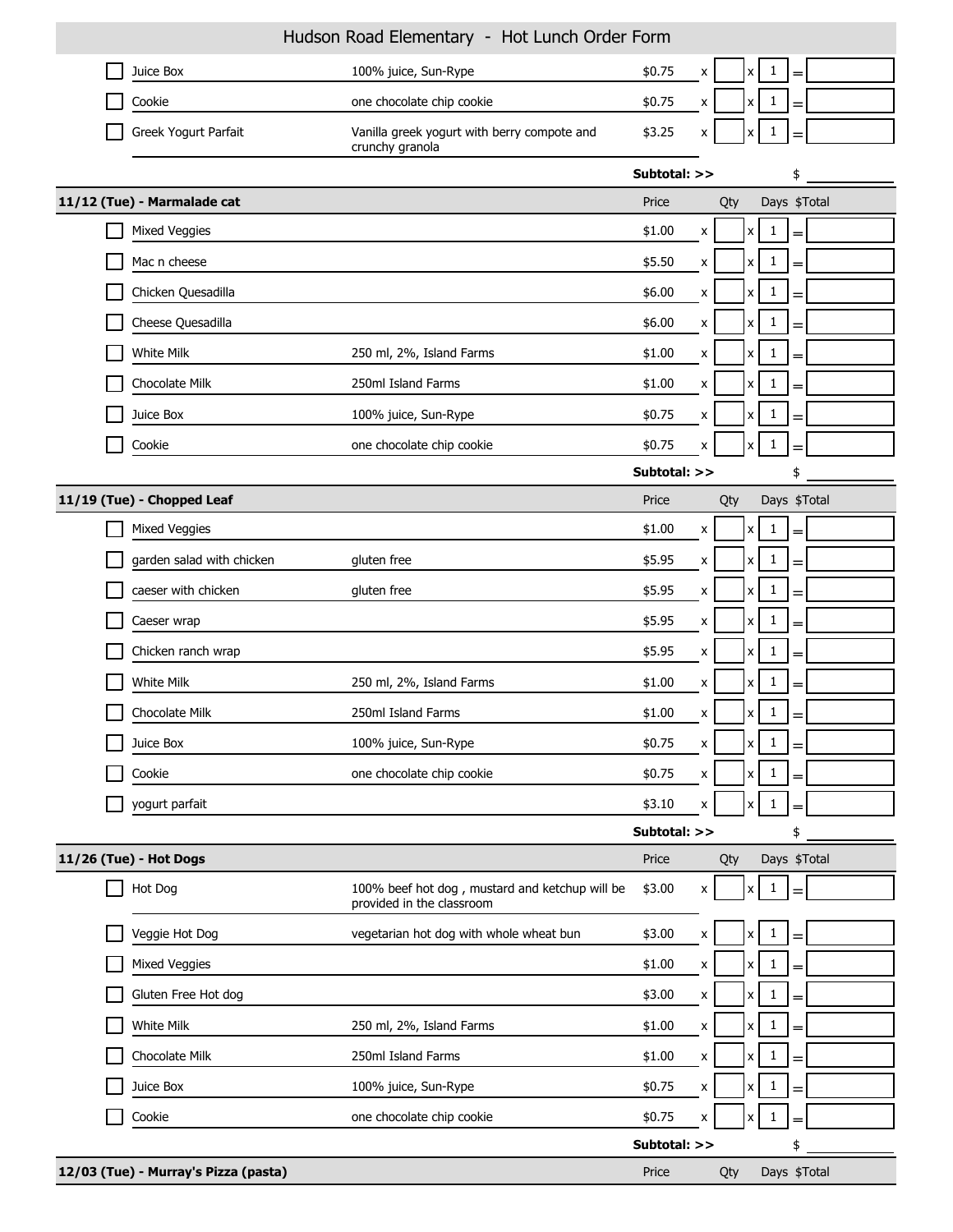|                                       | <b>HUUSUH KUUU LICHICHUHY</b><br><b>TIOL LUTION OT UCT TOTHE</b> |              |             |     |                           |              |     |  |
|---------------------------------------|------------------------------------------------------------------|--------------|-------------|-----|---------------------------|--------------|-----|--|
| Mixed Veggies                         |                                                                  | \$1.00       | X           |     | $\boldsymbol{\mathsf{x}}$ | $\mathbf{1}$ | =   |  |
| Spaghetti With meat sauce             |                                                                  | \$5.25       | x           |     | $\boldsymbol{\mathsf{x}}$ | $\mathbf{1}$ |     |  |
| Spaghetti with Alfredo                |                                                                  | \$5.25       | X           |     | $\boldsymbol{\mathsf{x}}$ | 1            |     |  |
| Gluten free Spaghetti with Meat Sauce |                                                                  | \$5.25       | X           |     | x                         | $\mathbf{1}$ | =   |  |
| Lasagna with meat sauce               |                                                                  | \$5.25       | X           |     | x                         | $\mathbf{1}$ | $=$ |  |
| Garlic Toast                          |                                                                  | \$0.50       | X           |     | x                         | $\mathbf{1}$ | =   |  |
| caeser salad                          | gluten free- no croutons                                         | \$1.75       | x           |     | x                         | $\mathbf{1}$ | =   |  |
| tossed salad                          |                                                                  | \$1.75       | X           |     | $\boldsymbol{\mathsf{x}}$ | $\mathbf{1}$ | =   |  |
| White Milk                            | 250 ml, 2%, Island Farms                                         | \$1.00       | x           |     | $x \mid$                  | $\mathbf{1}$ |     |  |
| Chocolate Milk                        | 250ml Island Farms                                               | \$1.00       | X           |     | x                         | $\mathbf{1}$ |     |  |
| Juice Box                             | 100% juice, Sun-Rype                                             | \$0.75       | x           |     | x                         | $\mathbf{1}$ | =   |  |
| Cookie                                | one chocolate chip cookie                                        | \$0.75       | X           |     | x                         | 1            |     |  |
|                                       |                                                                  | Subtotal: >> |             |     |                           |              | \$  |  |
| 12/10 (Tue) - Edo Japan               |                                                                  | Price        |             | Qty |                           | Days \$Total |     |  |
| Beef rice bowl                        | Beef withj veggies and teriyaki sauce in a rice bowl             | \$4.75       | X           |     | x                         | $\mathbf{1}$ | $=$ |  |
| Chicken rice bowl                     | chicken with veggies and teriyaki sauce on rice                  | \$4.75       | x           |     | $\boldsymbol{x}$          | $\mathbf{1}$ |     |  |
| Veggie bowl                           | Veggies and teriyaki sauce over rice                             | \$4.75       | X           |     | X                         | $\mathbf{1}$ | $=$ |  |
| 8 pc California Roll                  | gluten free                                                      | \$5.00       | X           |     | $\boldsymbol{\mathsf{x}}$ | $\mathbf{1}$ | =   |  |
| 8 pc Veggie Roll                      | gluten free                                                      | \$5.00       | X           |     | x                         | $\mathbf{1}$ |     |  |
| Mixed Veggies                         |                                                                  | \$1.00       | X           |     | x                         | $1\,$        |     |  |
| White Milk                            | 250 ml, 2%, Island Farms                                         | \$1.00       | X           |     | X                         | $\mathbf{1}$ | =   |  |
| Chocolate Milk                        | 250ml Island Farms                                               | \$1.00       | X           |     | x                         | $\mathbf{1}$ |     |  |
| Juice Box                             | 100% juice, Sun-Rype                                             | \$0.75       | $\mathbf x$ |     | χI                        | $\mathbf{1}$ |     |  |
| Cookie                                | one chocolate chip cookie                                        | \$0.75       | X           |     | $\pmb{\mathsf{x}}$        | 1            |     |  |
|                                       |                                                                  | Subtotal: >> |             |     |                           |              | \$  |  |
| 12/17 (Tue) - Wendy's                 |                                                                  | Price        |             | Qty |                           | Days \$Total |     |  |
| <b>Mixed Veggies</b>                  |                                                                  | \$1.00       | x           |     | x                         | $\mathbf{1}$ | =   |  |
| Hamburger                             | all beef patty                                                   | \$2.80       | Χ           |     | X                         | $\mathbf{1}$ | =   |  |
| Cheeseburger                          | All beef patty with cheese                                       | \$2.90       | X           |     | $\boldsymbol{\mathsf{x}}$ | $\mathbf{1}$ |     |  |
| Wendy's Caeser salad                  |                                                                  | \$2.70       | X           |     | $\boldsymbol{\mathsf{x}}$ | $\mathbf{1}$ | =   |  |
| Wendy's garden salad                  |                                                                  | \$2.70       | X           |     | x                         | $\mathbf{1}$ | =   |  |
| 5 pc nuggets                          |                                                                  | \$3.30       | X           |     | x                         | $\mathbf{1}$ | =   |  |
| White Milk                            | 250 ml, 2%, Island Farms                                         | \$1.00       | X           |     | $\boldsymbol{\mathsf{x}}$ | $\mathbf{1}$ |     |  |
| Chocolate Milk                        | 250ml Island Farms                                               | \$1.00       | x           |     | x                         | $\mathbf{1}$ |     |  |
| Juice Box                             | 100% juice, Sun-Rype                                             | \$0.75       | X           |     | $\boldsymbol{\mathsf{X}}$ | $\mathbf{1}$ | =   |  |
| Cookie                                | one chocolate chip cookie                                        | \$0.75       | X           |     | x                         | 1            |     |  |
|                                       |                                                                  |              |             |     |                           |              |     |  |

## Hudson Road Elementary - Hot Lunch Order Form

**Subtotal: >>** \$